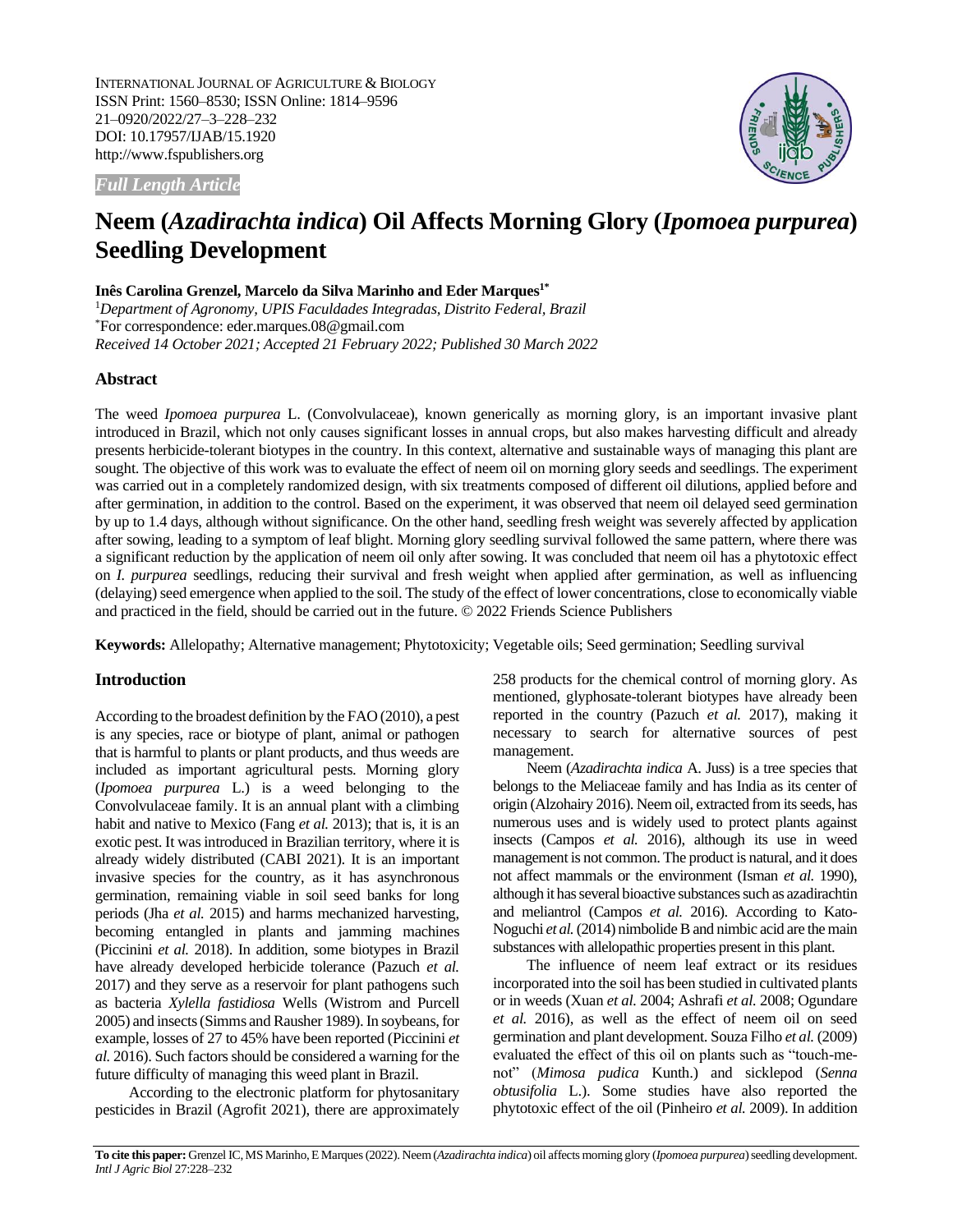to this report, we have already evaluated the *in vitro* effect of neem oil on morning glory seed germination (Andrade and Marques 2021). Given the above, the aim of this study was to evaluate the allelopathic effect of neem oil on the development of *I. purpurea* seedlings.

# **Materials and Methods**

#### **Test location**

The work was carried out in Planaltina, Brasília – DF, Brazil (15.58ºS, 47.73ºW), constituted by the Cerrado biome, during the month of July 2021. According to Köppen's classification, the municipality of Planaltina-DF has a seasonal tropical climate of megathermal savannah, with average annual precipitation of 1,400 mm, and the average temperature of the coldest month is above 18ºC. Rainfall is concentrated between the months of October and March, with a dry period from April to September, and an average minimum temperature of 15.9ºC, maximum of 26.4ºC (Cardoso *et al.* 2014).

#### **Obtaining neem oil and morning glory seeds**

The neem oil used was also purchased from a commercial supplier, being a product of the insecticide / fungicide class (Tetranortriterpenoid Chemical Group), in the formulation of Emulsifiable Concentrate (EC) and classified by the Ministry of Agriculture of Brazil in Category 5 - product unlikely to cause acute damage (Agrofit 2021). The seeds of *Ipomoea purpurea* were also purchased from a commercial supplier, already chemically treated, in order to avoid post-harvest fungi, and the batch was within the expiry date.

#### **Experimental setup**

From the original concentration of the product (85%), dilutions were made to 65 and 45%. Then, in 200 mL disposable cups containing commercial substrate, morning glory seeds were planted. Seven treatments were evaluated, T1 (control, without oil), and to another three of them were applied 1 mL of neem oil before germination (T2 to T4), immediately after sowing, while for the remaining three (T5 to T7), 1 mL of oil was applied on the seedlings that had already emerged, seven days after sowing. The seedlings were kept on a bench in full sun and were watered three times a day. The readings of the experiment were daily, where the number of seeds was noted (only from treatments T1 to T4). At the end of the experiment (after 21 days), the number of live seedlings and the fresh weight of all treatments were measured. Before weighing, the seedling roots were rinsed under running tap water.

## **Experimental design and statistical analysis**

A Completely Randomized Design (CRD) was used with

five replications, consisting of one cup and six seeds each, totaling 30 seeds in each. Based on the germination data, the average emergence time (Eq 1) and the germination percentage (Eq 2) were calculated using the following equations (Santana and Ranal 2004):

 $T = (\sum (f_{i} x_i) / (\sum f_i)$  (days) average germination time (Eq 1)

Germination index  $(\%)$  = (germinated seeds)/(total number of seeds)  $\times$ 100 (Eq 2)

Where  $f_i$  = number of seeds germinated on the i<sup>-th</sup> day; and  $x_i$  $=$  number of days counted from sowing to the day of reading.

The test data were submitted to analysis of variance (ANOVA) using the SISVAR 5.6 Program (Ferreira 2014). The average values of the germinability parameters were compared by the Tukey test, at 5% probability.

## **Results**

#### **Germinability**

Based on the germinability data (Fig. 1), it was observed that the neem oil, applied before germination, did not show a significant effect on the emergence time of morning glory seeds, despite all treatments having delayed germination at 0.27 (45%), 1.4 (65%) and 0.93 days (0.85%). There was no interference in germination, with 100% germination observed.

## **Fresh weight of seedlings**

Regarding the fresh weight of seedlings, only application after emergence significantly reduced this parameter (Fig. 2). Neem oil at concentrations of 45, 65 and 85% caused evident phytotoxicity in the seedlings, leading to a symptom of leaf blight of the morning glory's aerial parts, which did not recover; some plants escaped this effect, although with reduced weight (Fig. 3).

# **Seedling survival**

Another parameter evaluated was the survival rate of the morning glory seedlings submitted to the application of neem oil (Fig. 4). The control and treatments where oil was applied before germination showed survival of almost 100%, that is, an average close to 6 plants per treatment/replicate. On the other hand, for the treatments in which the oil was applied to morning glory seedlings, after germination, there was a high mortality, varying between 51 and 62%, and those that survived showed reduced weight.

#### **Discussion**

The concentrations of neem oil at 45, 65 and 85% were tested *in vivo,* based on the results of previous *in vitro* germination studies (Andrade and Marques 2021)*.* These are not usual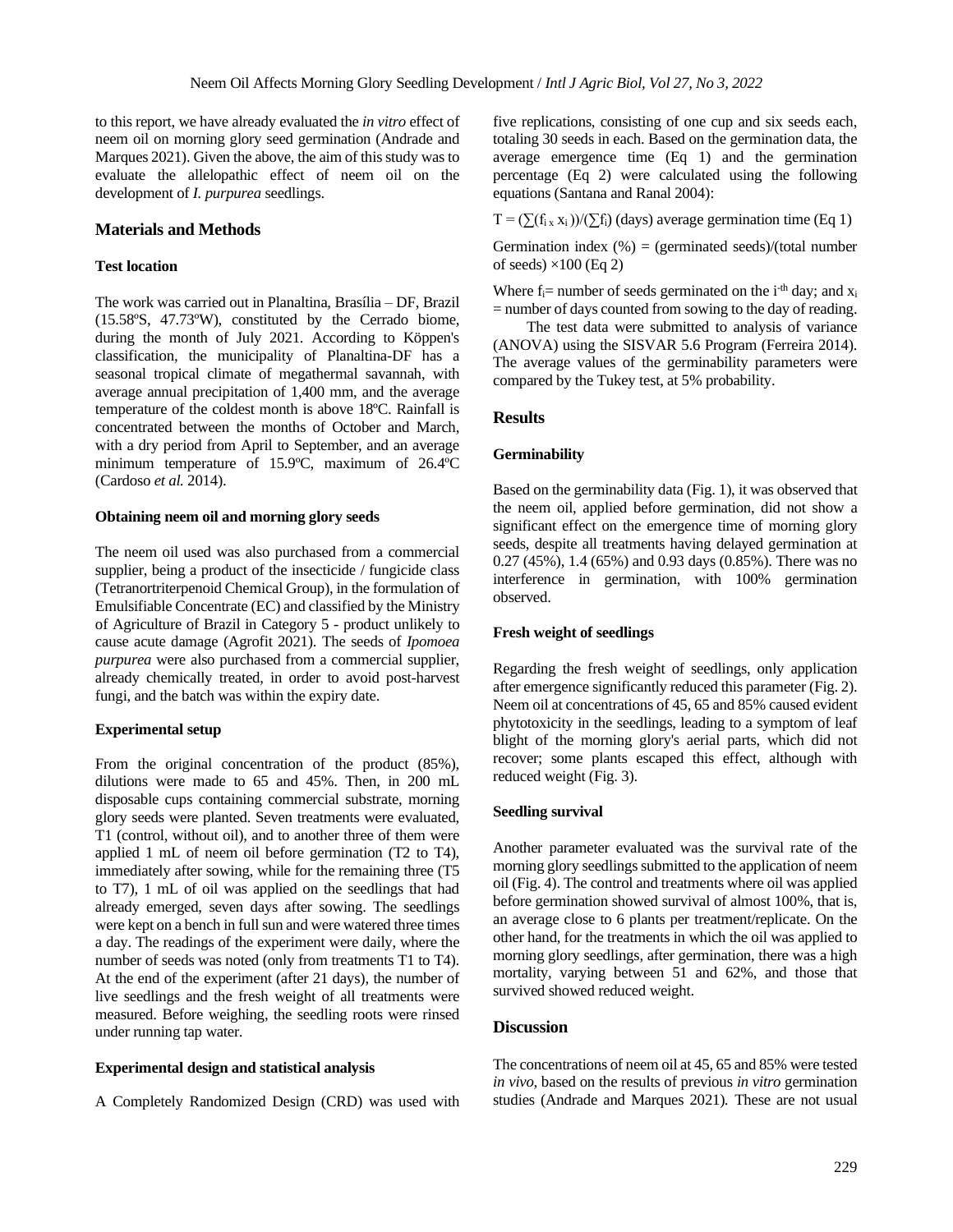

**Fig. 1:** Average emergence time, in days (y-axis), of morning glory (*Ipomoea purpurea*) seeds treated with different concentrations of neem oil (x-axis) before germination. Means followed by the same letter do not differ significantly by the Tukey test ( $P < 0.05$ )



Fig. 2: Average fresh weight of seedlings on the 21<sup>st</sup> day, in grams (y-axis), of morning glory seedlings (*Ipomoea purpurea*) treated with different concentrations and times (before or after germination) of neem oil (x axis). Means followed by the same letter do not differ significantly by the Tukey test  $(P < 0.05)$ 

concentrations in practice, since the commercial product is recommended for use at concentrations/doses that vary between 0.6 and 1.2%. At the concentrations used here, high phytotoxicity was observed, inducing late blight symptoms of *I. purpurea* seedlings. At these concentrations, weight and survival were reduced, and germination was delayed.

However, even at lower concentrations, phytotoxic effects of neem oil have been reported. Pinheiro *et al.* (2009) report that the 5% concentration was phytotoxic to common bean (*Phaseolus vulgaris* L.). Regarding weeds and corroborating the present work, Souza Filho *et al.* (2009) described that the oil, at a concentration of 3%, affected germination and development of "touch-me-not" (*Mimosa pudica* Kunth.) and sicklepod (*Senna obtusifolia* L.) plants, reducing the hypocotyl and roots of these plants.

Although this is not the focus of the work, the allelopathy of extracts from this plant has also been studied. Xuan *et al.* (2004) reported that neem bark and leaf extract (dried, powdered and at 5% concentration) inhibited germination and growth of cultivated plants, such as alfalfa (*Medicago sativa* L.), Adzuki bean (*Vigna angularis*(Willd.)

Ohwi and H. Ohashi), carrot (*Daucus carota* L.), radish (*Raphanus sativus* L.), rice (*Oryza sativa* L.) and sesame (*Sesamum indicum* L.), as well as weeds such as Indian goosegrass (*Eleusine Indica* (L.) Gaertn (Elein)), pickerel weed (*Monochoria vaginalis* (Burm.f.) C. Presl.) and Indian jointvetch (*Aeschynomene indica* L).

Neem oil delayed the germination of morning glory seeds by up to 1.4 days, even when applied to the soil, as demonstrated *in vitro* (Andrade and Marques 2021), although without significant difference. Regarding the germination index, the present results agree with the reports by Ferreira and Áquila (2000), in which allelopathy did not exhibit an (significant) effect on germination, being more efficient in delaying it. On the other hand, studies by this same research group report that the aqueous extract of guaco (*Mikania glomerata* Spreng) (Castro *et al.* 2021), the alcoholic extract of eucalyptus-lemon (*Corymbia citriodora* (Hook.) K.D. Hill and L.A.S. Johnson) (Fonseca and Marques 2021) and castor oil (*Ricinus comunnis* L.) significantly reduced morning glory germination (Oliveira *et al.* 2021).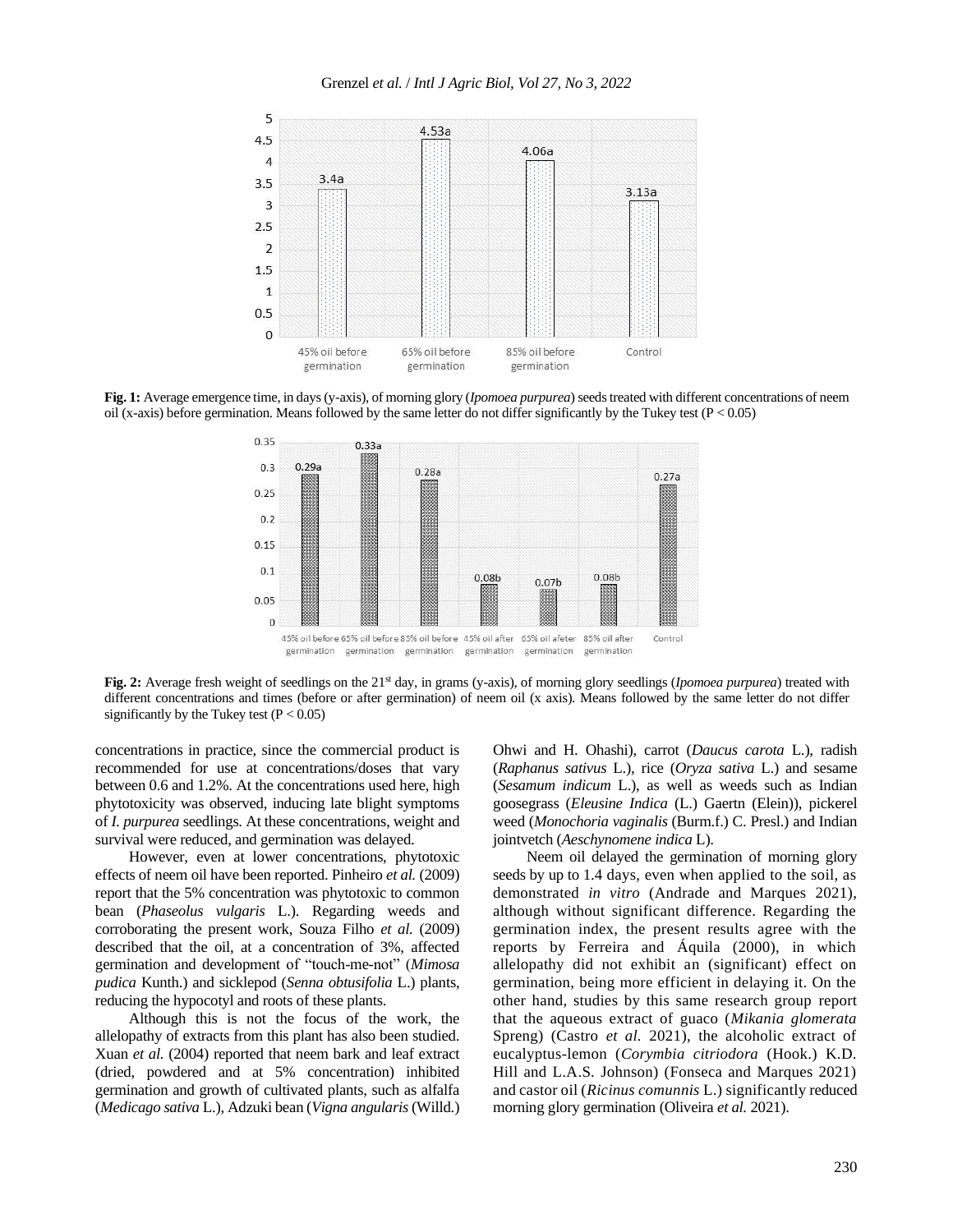

Fig. 3: Neem oil allelopathy bioassay using morning glory seed seedlings, where: A) seedlings gathered on the day of the test reading (T1 = controls, T2 to T4 = oil applied after sowing, T2 =  $45\%$  oil, T3 =  $65\%$  oil and T4 =  $85\%$  oil; T5 to T7 = oil applied after emergence, T5 = 45% oil, T6 = 65% oil and T7 = 85% oil); B) treatment with 65% neem oil applied after emergence, where an escaped seedling is observed and the others show late blight and C) treatment with 85% neem oil (pure) applied after emergence, where the complete burning of the seedlings is seen



**Fig. 4:** Surviving seedlings (%) of morning glory (*Ipomoea purpurea*) when treated with different concentrations of neem oil and times (before or after germination) (x-axis). Means followed by the same letter do not differ significantly by the Tukey test ( $P < 0.05$ )

# **Conclusion**

Neem oil has a phytotoxic effect on *I. purpurea* seedlings, reducing their survival and fresh weight when applied after germination, in addition to influencing (delaying) seed germination when applied to the soil. The effect of lower concentrations that are close to economically viable and practiced in the field should be studied in the future.

## **Author Contributions**

ICG, MSM and EM planned the experiments and interpreted